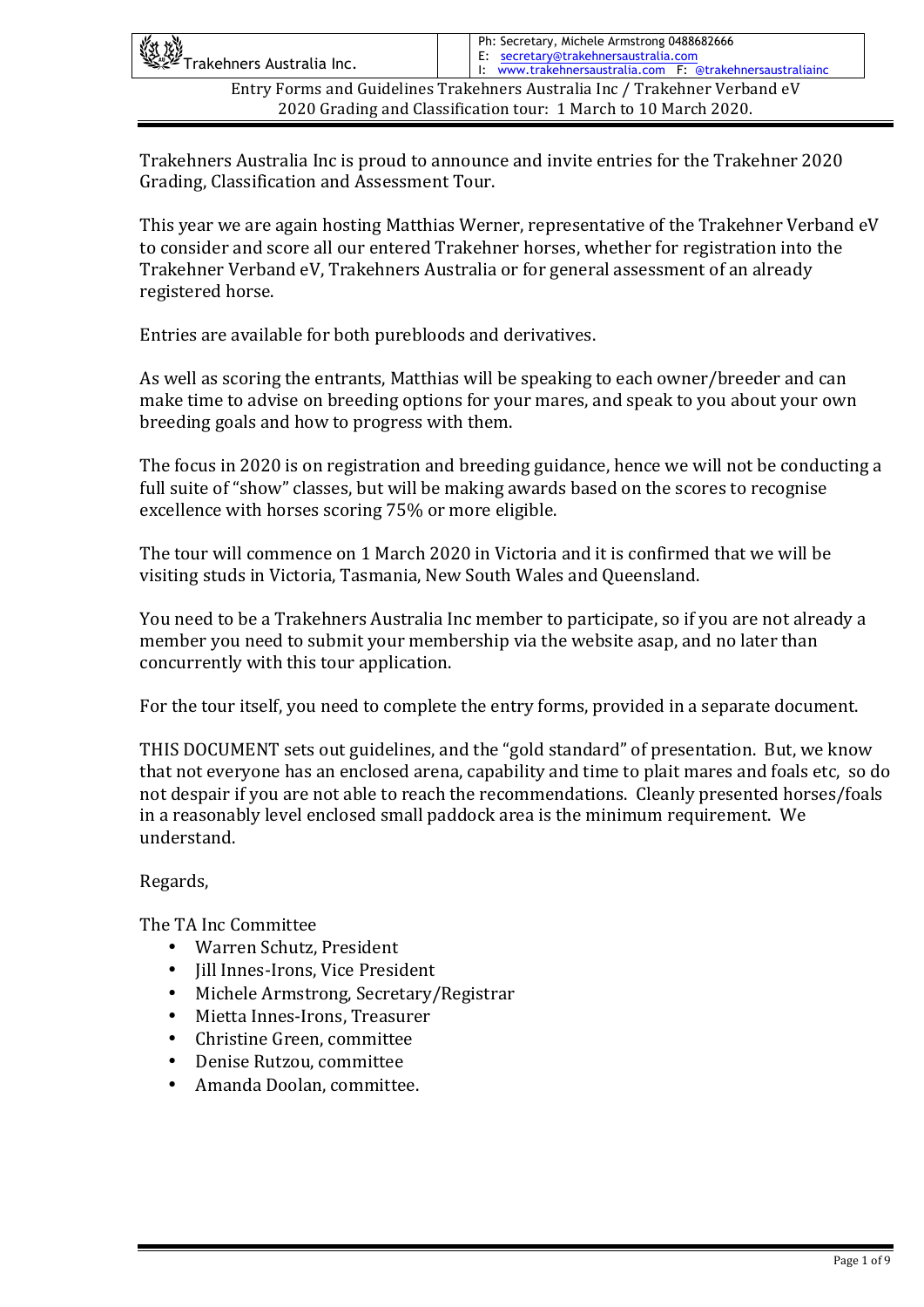| <b>Kit till</b><br>See Trakehners Australia Inc. | Ph: Secretary, Michele Armstrong 0488682666<br>E: secretary@trakehnersaustralia.com<br>I: www.trakehnersaustralia.com F: @trakehnersaustraliainc |
|--------------------------------------------------|--------------------------------------------------------------------------------------------------------------------------------------------------|
|                                                  | Entry Forms and Guidelines Trakehners Australia Inc / Trakehner Verband eV                                                                       |

## *Guidelines for entry*

### *Purebreds:*

- **For Trakehner Verband Registration:** Grading scores are for mares and foals sought to be registered into the TV
	- $\circ$  All mares must be registered with a breed society and a copy of their registration papers must be provided to TA to sent to the TV for pedigree approval well in advance of the tour.
	- o All owners must be financial members of TV, and of TA
	- $\circ$  All horses must be DNA tested (already or sample taken on the tour day)
	- $\circ$  All horses must be microchipped this can be done by the TV Kommissioner on the day.
	- $\circ$  Entry is open to pedigree approved:
		- Purebred mares 3 years and over
		- Thoroughbred mares 3 years and over
		- Purebred Arabian mares 3 years and over
		- Anglo Arab mares 3 years and over.
		- Foals that are the progeny of a TV Studbook 1 mare and a TV Licenced Stallion.
- **For Trakehners Australia Registration:** Grading scores are for horses sought to be registered into TA
	- $\circ$  All owners must be financial members of TA
	- $\circ$  All horses must be DNA tested (already or sample taken on the tour day)
	- $\circ$  All horses must be microchipped BEFORE the tour day and you must have the microchip stickers or number available to check.
	- $\circ$  Eligible horses:
		- Purebred mares 3 years and over
		- Thoroughbred mares 3 years and over
		- Purebred Arabian mares 3 years and over
		- Anglo Arab mares 3 years and over.
		- Purebred Trakehner stallions
		- Pureblood foals that are the progeny of:
			- pureblood mares (or Thoroughbred, Arab, Anglo Arab mares that are pedigree approved by the TA); and
			- stallions that are registered with TA or TV or are pedigree approved by TA or TV as purebloods.

## **Purebred Trakehner Geldings:**

Your gelding may already have been registered with TA as an entire foal. If so, all you need to do is advise the TA Registrar that your horse is now gelded. His registration will then be changed from foal register to gelding register. It is not necessary to have a gelding assessed, but, as for derivative/partbreds, assessment scores can be a useful marketing tool if you are considering sale of your horse

## *Derivatives/Partbreds with 25% Trakehner blood.*

- **Trakehner derivatives** are mare, foal, stallion or gelding partbreds with at least 25% Trakehner blood as authenticated by the TA Registrar on the stud papers.
- Partbreds do not need to be assessed in order to be registered into the TA derivative register.
- You may however wish to have them assessed and scored to have a comparison of quality of conformation and gaits to the general population of Trakehners.
- Derivatives will be scored to the same standards as purebloods.
- Scores can be a useful marketing tool if you are considering sale of your horse, and as a guide if you are considering breeding your partbred mare or stallion.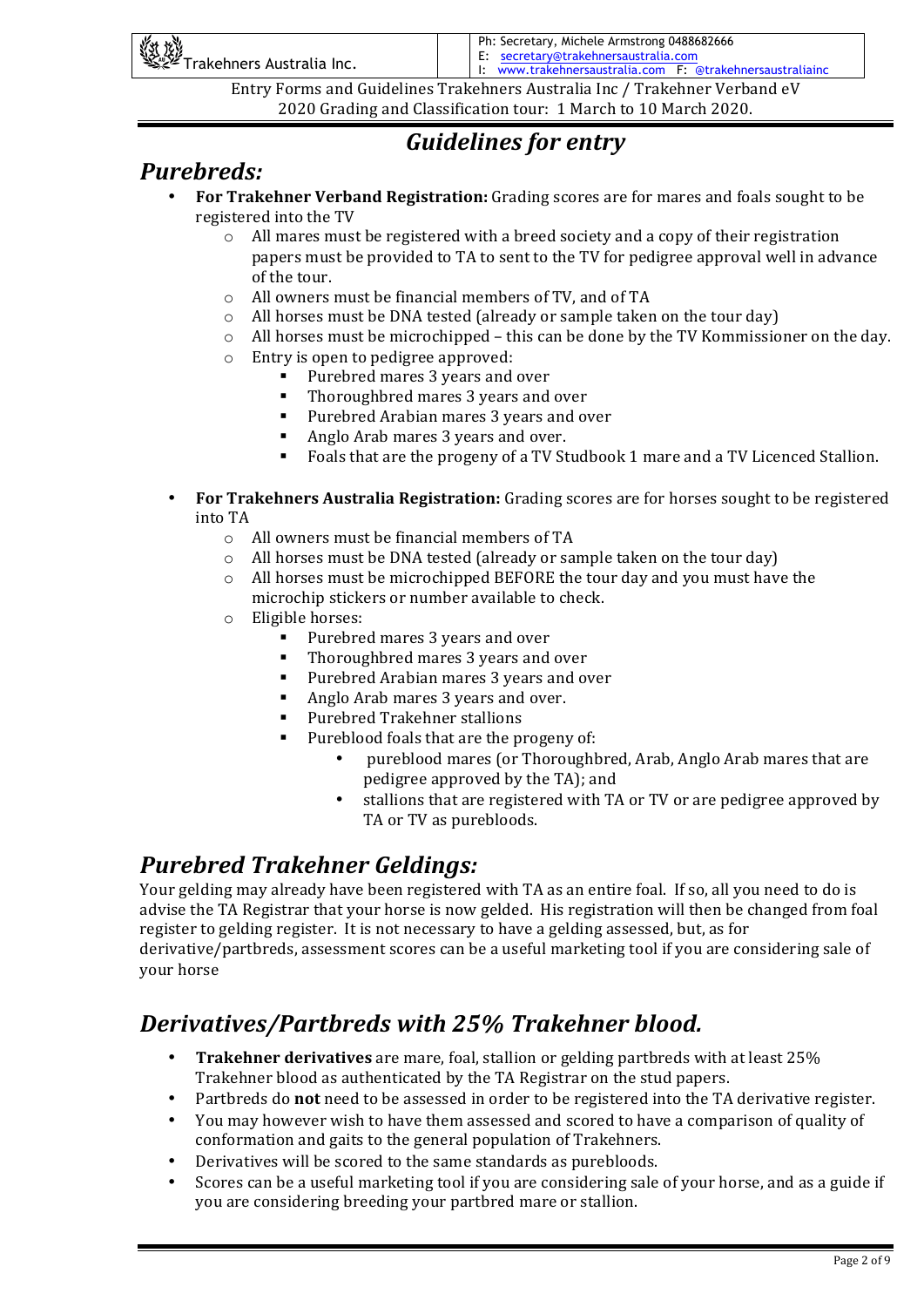| 《社义》<br>《学》Trakehners Australia Inc.                                       | Ph: Secretary, Michele Armstrong 0488682666<br>E: secretary@trakehnersaustralia.com<br>I: www.trakehnersaustralia.com F: @trakehnersaustraliainc |
|----------------------------------------------------------------------------|--------------------------------------------------------------------------------------------------------------------------------------------------|
| Entry Forms and Guidelines Trakehners Australia Inc / Trakehner Verband eV |                                                                                                                                                  |
| 2020 Grading and Classification tour: 1 March to 10 March 2020.            |                                                                                                                                                  |

### *Presentation guidelines for adult horses: A 3 stage process:*

#### *1. Initial presentation to classifier and measuring:*

- $\circ$  Your mare or gelding may be presented either in a bridle with noseband/cavesson or in a well fitting halter. If using bridle and reins, make sure you have snap links on the reins so you can to remove reins fast for liberty presentation.
- $\circ$  For stallions, you should present in a bridle with noseband/cavesson. Again, have snap links on the reins for ease of removal for liberty presentation.
- $\circ$  All horses must be presented without boots or bandages for the initial presentation.
- $\circ$  Preferably, plait the mane including the forelock. Presentation with a well groomed appropriate length mane is acceptable, but remember, this may not show off your horse's neck to full advantage.
- $\circ$  Practice with the horse getting them used to being measured at the wither and measuring her canon bones if being graded or classified.
- $\circ$  Walk the horse towards the Grading Commissioner, halt about 3-4 metres in front of them, showing the side of the horse. Ideally, the legs facing the assessor are supposed to be "outside" (front leg forward and hind leg back), the other legs away from the classifier must show between then. This way the Grading Commissioner can see all four legs.
- $\circ$  A helper may stand a few meters in front of the horse (or mare and foal) to get their attention with a whip or flapper to make sure they stand up with head up and ears pricked for best impression.
- $\circ$  For adult horses, the Grading Commissioner will measure the height of the horse and cannon bones for recording on the registration documents.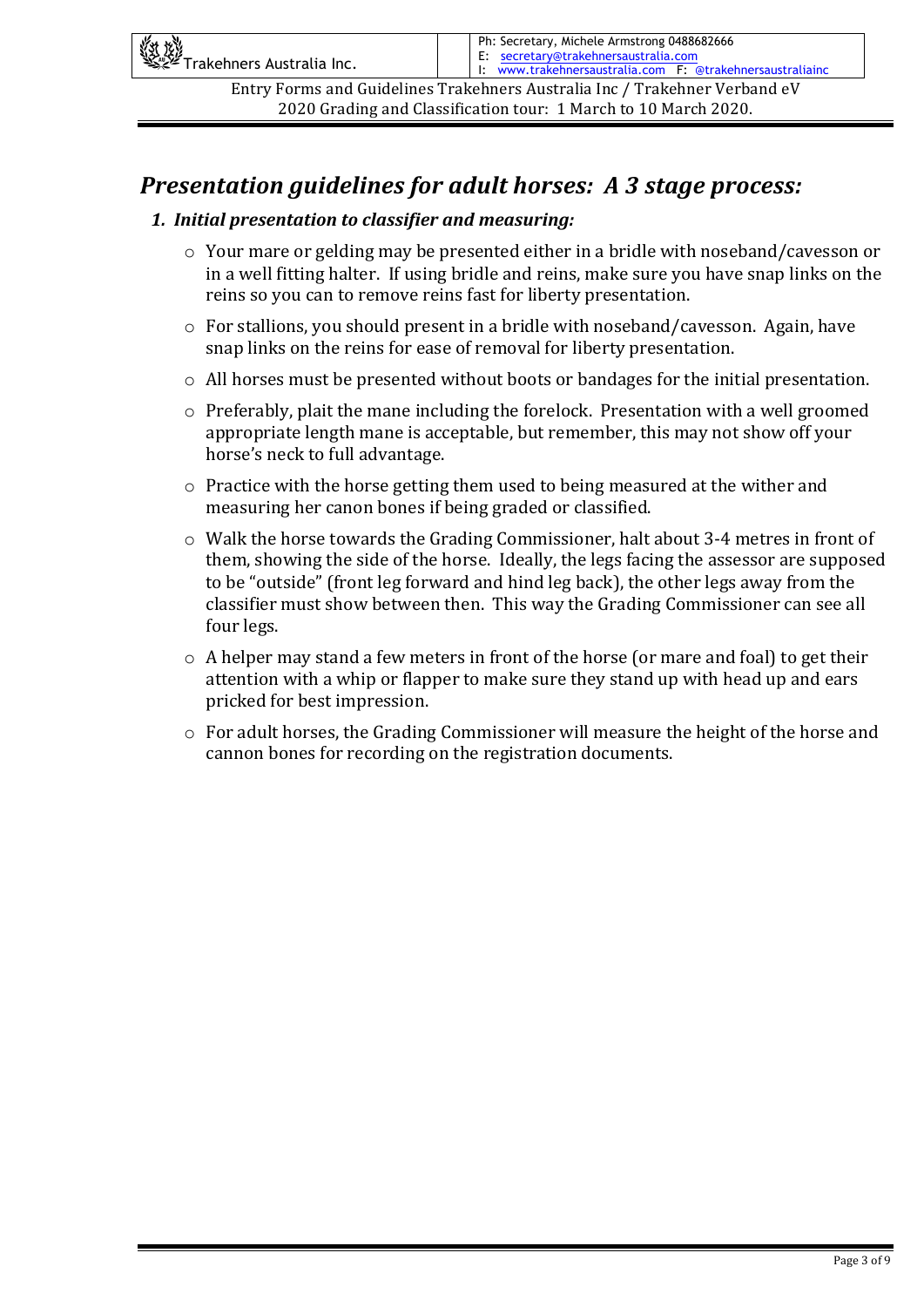| 《姓姓》<br>《经》Trakehners Australia Inc.                                       | Ph: Secretary, Michele Armstrong 0488682666<br>E: secretary@trakehnersaustralia.com<br>I: www.trakehnersaustralia.com F: @trakehnersaustraliainc |
|----------------------------------------------------------------------------|--------------------------------------------------------------------------------------------------------------------------------------------------|
| Entry Forms and Guidelines Trakehners Australia Inc / Trakehner Verband eV |                                                                                                                                                  |
| 2020 Grading and Classification tour: 1 March to 10 March 2020.            |                                                                                                                                                  |

#### *2. In hand workout*:

- $\circ$  All horses must be presented without boots or bandages for the in hand presentation.
- $\circ$  It is desirable that you set up a "course" as described, but not compulsory.
- $\circ$  When presenting the extended walk, make sure the reins are loose and the neck is not restricted. Walk swiftly.
- $\circ$  When at trot, you will need to run fast! Fast enough for the horse to show its proper big stride, but not so fast it breaks into canter. Train first to know your horse's optimum speed.
- $\circ$  You will need to have an arena or a flat paddock area, safely fenced for foals and adult horses at liberty. The area should be at least 20m wide x 30m long to allow for showing the horse's paces best at liberty.
- $\circ$  For the in-hand workout, you may be on a smaller area but still around 20x20 metres to give distance to properly show paces. . You may choose to use ground poles or cavalletti to set up a presentation layout as shown below. It is not a requirement to set up such a course, but it may assist you when presenting your horses and is a presentation standard to aspire to.

#### Proposed pattern for in-hand presentations for mares, stallions and geldings.

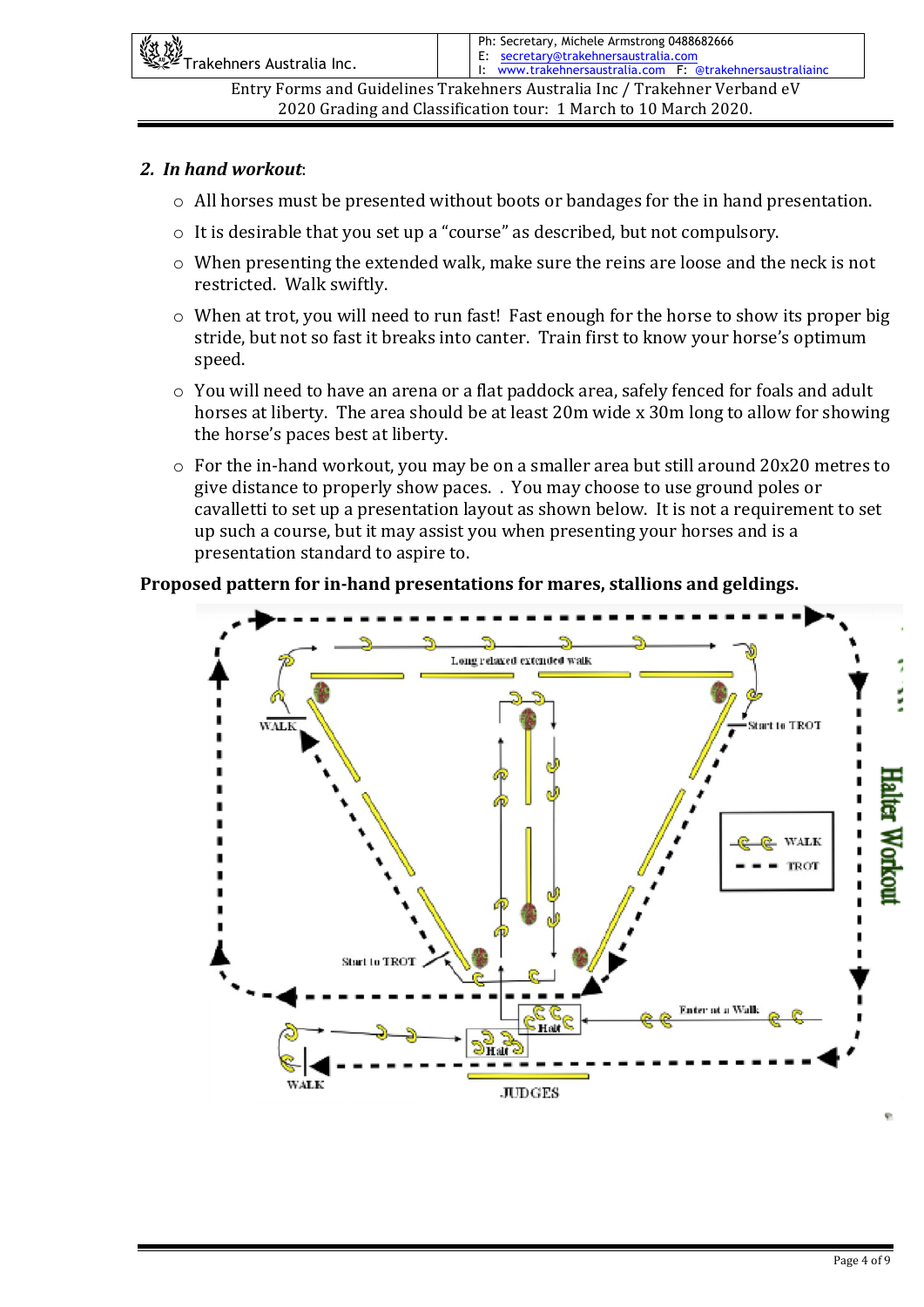| 《红燈<br>《经》Trakehners Australia Inc.                                        | Ph: Secretary, Michele Armstrong 0488682666<br>E: secretary@trakehnersaustralia.com<br>I: www.trakehnersaustralia.com F: @trakehnersaustraliainc |
|----------------------------------------------------------------------------|--------------------------------------------------------------------------------------------------------------------------------------------------|
| Entry Forms and Guidelines Trakehners Australia Inc / Trakehner Verband eV |                                                                                                                                                  |
| 2020 Grading and Classification tour: 1 March to 10 March 2020.            |                                                                                                                                                  |

#### *3. At liberty workout:*

- o You will need to have an arena or a flat paddock area, safely fenced for foals and adult horses at liberty. The area should be at least 20m wide x 30m long to allow for showing the horse's paces best at liberty.
- $\circ$  Remove the reins on command of the assessor.
- $\circ$  Horses may be presented at liberty wearing boots or bandages, but you will have be quick at applying them after the in hand presentation so as not to hold up the Grading Commissioner.
- $\circ$  The Grading Commissioner will want to see the horse travelling both clockwise and counter-clockwise.
- $\circ$  Try to let the horse develop a relaxed trot, then increase the pace on a straight line.
- $\circ$  Let the horse canter on both sides, remaining as calm as possible.
- o It is generally a good idea or even necessary to have a second person (or sometimes even a third) with a whip to carefully "push" the horse from behind. Make sure not to do too much. Practising at home gives a good feel of how much the individual horse/foal needs. This second person can also stand in front of the horse when presenting and try to get its attention to make it raise the head and neck and prick ears.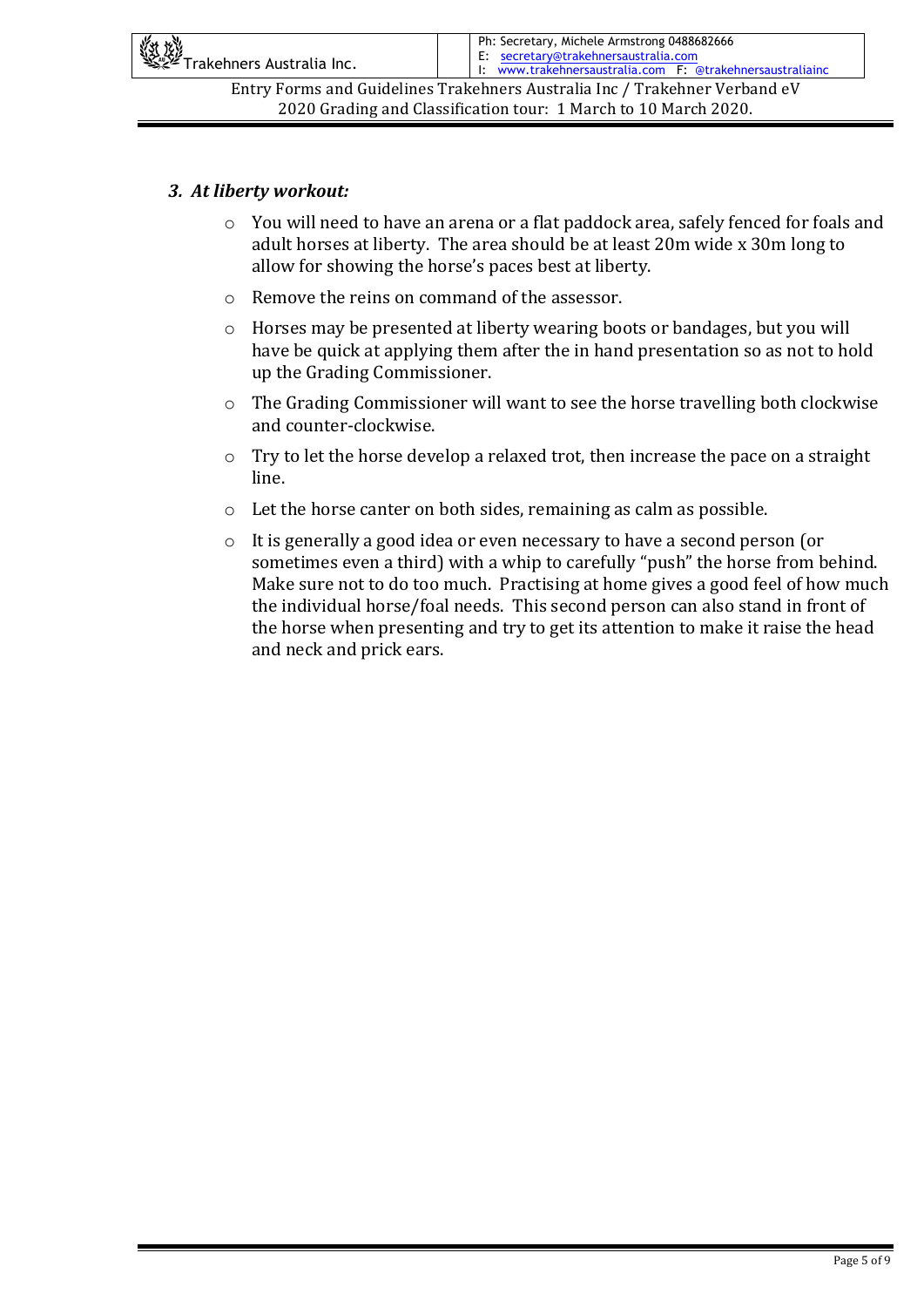| 《红燈》<br>《经》Trakehners Australia Inc. | Ph: Secretary, Michele Armstrong 0488682666<br>E: secretary@trakehnersaustralia.com<br>I: www.trakehnersaustralia.com F: @trakehnersaustraliainc |
|--------------------------------------|--------------------------------------------------------------------------------------------------------------------------------------------------|
|                                      | Entry Forms and Guidelines Trakehners Australia Inc / Trakehner Verband eV                                                                       |

## *Foal presentation quidelines:*

- There are no strict rules for presenting foals, but these hints may help to leave a good impression:
- For foals, the in hand workout patters shown above for adult horses may be used or a variation as requested by the Grading Commissioner on the day.
- The foal should either be plaited, or be presented with a well groomed mane.
- Lead the mare (presented as above) and the foal (wearing a suitable tidy headcollar) into the ring. Let them stand as quietly as possible and make sure the assessor can see the foal from the side (Head up, not nursing).
- Make sure the foal is kept between the assessors and the mare at all times.
- When you are asked, take off the foal's head collar and lead the mare only.
- Follow the instructions of the Grading Commissioner. They may require the same inhand pattern as for the in hand workout as for adults, or otherwise as directed.
- It is usual to go in a clockwise direction, leading the mare from the near side so you are on the outside, then the mare and hopefully the foal beside the mare in full view of the assessor!
- The for the liberty presentation, take the reins off the mare and let both run freely.
- It is generally a good idea or even necessary to have a second person (or sometimes even a third) with a whip to carefully "push" the horse from behind. Make sure not to do too much. Practising at home gives a good feel of how much the individual horse/foal needs. This second person can also stand in front of the horse when presenting and try to get its attention to make it raise the head and neck and prick ears.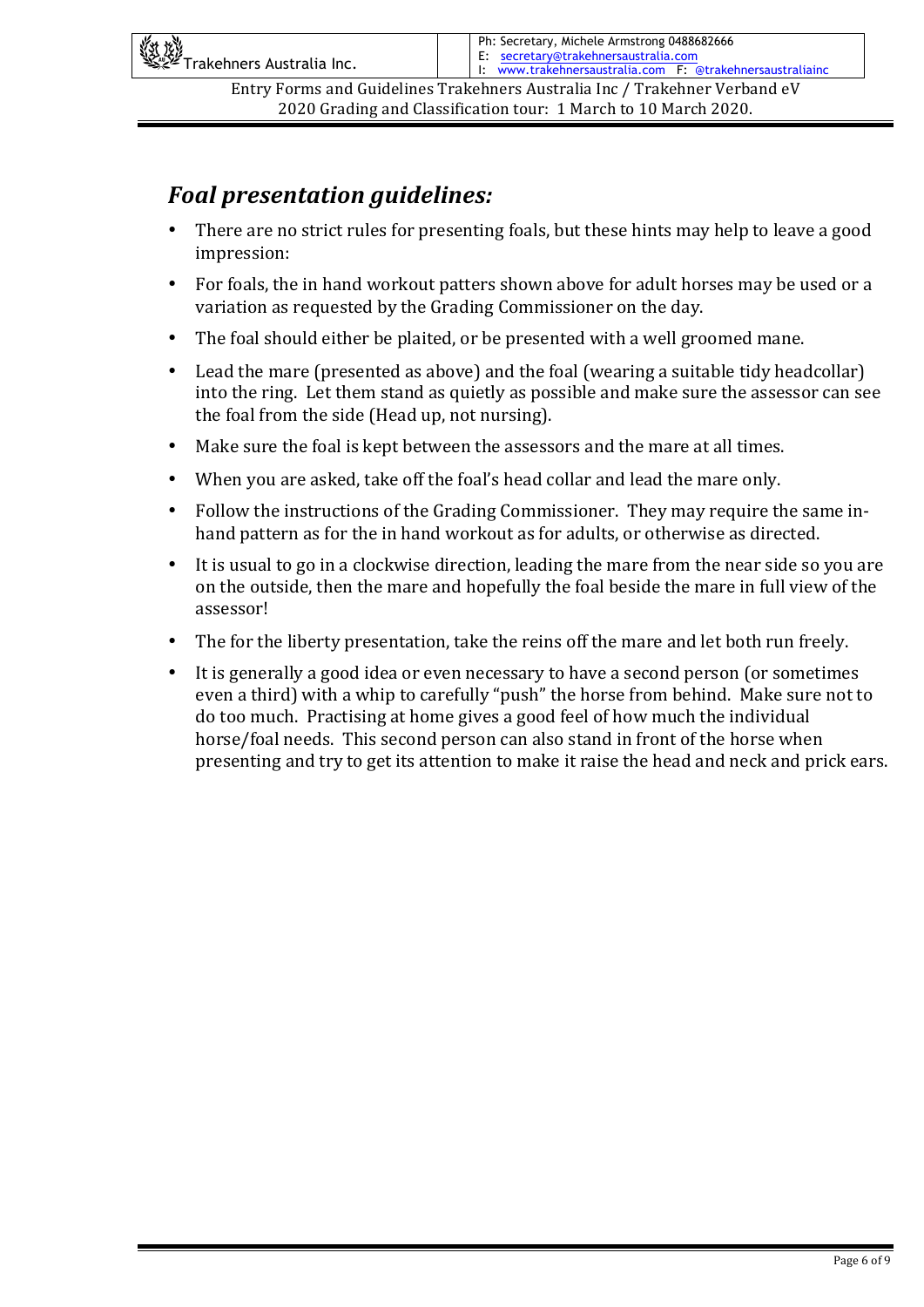| <b>Aritical Strates of the Second Strates Strates Inc.</b><br>Alternative Trakehners Australia Inc. | Ph: Secretary, Michele Armstrong 0488682666<br>E: secretary@trakehnersaustralia.com<br>I: www.trakehnersaustralia.com F: @trakehnersaustraliainc |
|-----------------------------------------------------------------------------------------------------|--------------------------------------------------------------------------------------------------------------------------------------------------|
|                                                                                                     | Entry Forms and Guidelines Trakehners Australia Inc / Trakehner Verband eV                                                                       |

## **Ridden workout - required for stallions:**

- Plan your own workout to suit your horse's level of training and to best show trainability and freedom of movement.
- All horses are to be ridden in a snaffle bridle.
- Horses may be booted or bandaged for the ridden workout.
- Different stages of straining will be taken into account when judging.
- The following is what you MUST show in your workout:
	- $\circ$  Enter at WALK and HALT in front of judge.
	- $\circ$  WALK a 20 metre circle in working frame
	- $\circ$  LENGTHEN WALK on a long rein across the diagonal
	- $\circ$  TROT a figure of eight in working trot
	- $\circ$  LENGTHEN TROT across the diagonal. This to be done on both reins.
	- $\circ$  CANTER a figure of eight in working canter. Change of lead may be done through walk, trot or flying change.
	- $\circ$  LENGTHEN CANTER along side of arena showing clear transitions from and to working canter before change of lead. Change of lead may be through walk, trot or flying change.
	- $\circ$  When finished, WALK to the judge and HALT.
	- The judge may ask you to repeat or do additional movements to best score your horse.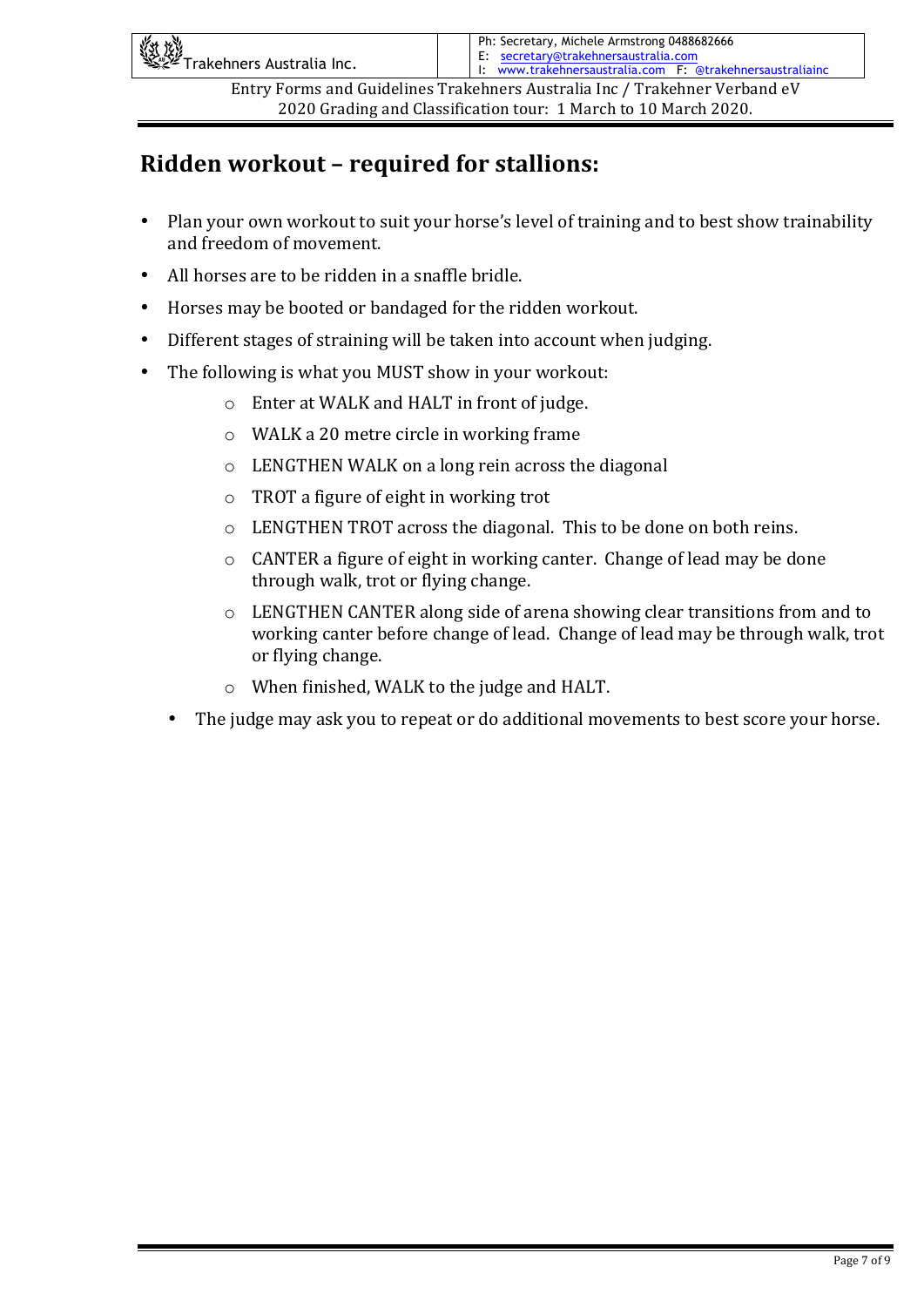| <b>And All Strate Section</b><br>We Trakehners Australia Inc. | Ph: Secretary, Michele Armstrong 0488682666<br>E: secretary@trakehnersaustralia.com<br>I: www.trakehnersaustralia.com F: @trakehnersaustraliainc |
|---------------------------------------------------------------|--------------------------------------------------------------------------------------------------------------------------------------------------|
|                                                               | Entry Forms and Guidelines Trakehners Australia Inc / Trakehner Verband eV                                                                       |

### **Free jumping OR Jumping under saddle – required for colts or** stallions:

- For colts that are not yet broken in, free jumping must be done.
- For stallions that are broken in, you may elect to have their jumping ability assessed either under saddle or in free jumping.

#### **Free jumping guidelines:**

- Preparation: It is highly recommended that you train your colt/stallion for some weeks in the art of free jumping to show him at his best. Preferably train him in the same environment/facility where he will be presented.
- Free jumping is done in a jumping lane, separated from the main arena by a fence, poles or tape division.
- The jump lane is set up to be moved through anticlockwise, that is on the left rein.
	- The jumping lane contains three elements, being:
		- o a cross pole fence (0.5m high)
		- $\circ$  followed by an upright (0.7m high)
		- o followed by a parallel oxer (1m wide x 1m high)
- The first two fences are normal show jumping poles; the third fence may have some infill or panels.
- A distance of 7.5m between the obstacles will suit most horses without alteration. Adjustments of no more than 0.5m each way may be made for long or short striding horses.
- For fairness to all horses presented, the arrangement of the jumps are not to be altered. The handler may, however, increase the height of the all three fences at his or her discretion during the grading or at the request of the Grading Commissioner.
- A short warm-up period is allowed when the colt/stallion may be put through the jump lane with lowered poles.
- For the Grading itself, the colt/stallion is required to go through the jump lane four (4) times, with the last jump (the parallel oxer) at a minimum height of one (1) metre.
- Failing to the 4 jumping runs or failing to jump clear is not an automatic "fail" but will of course be reflected in the scores for the jumping phase.

#### **Jumping under saddle guidelines:**

- You must ensure your jumping course contains at least fences that replicate those in the jumping lane guidelines. You may elect to have more fences than that, and/or at different distances, heights and configurations.
- You must comply with any particular requests for jump configuration or order made by the Grading Commissioner.